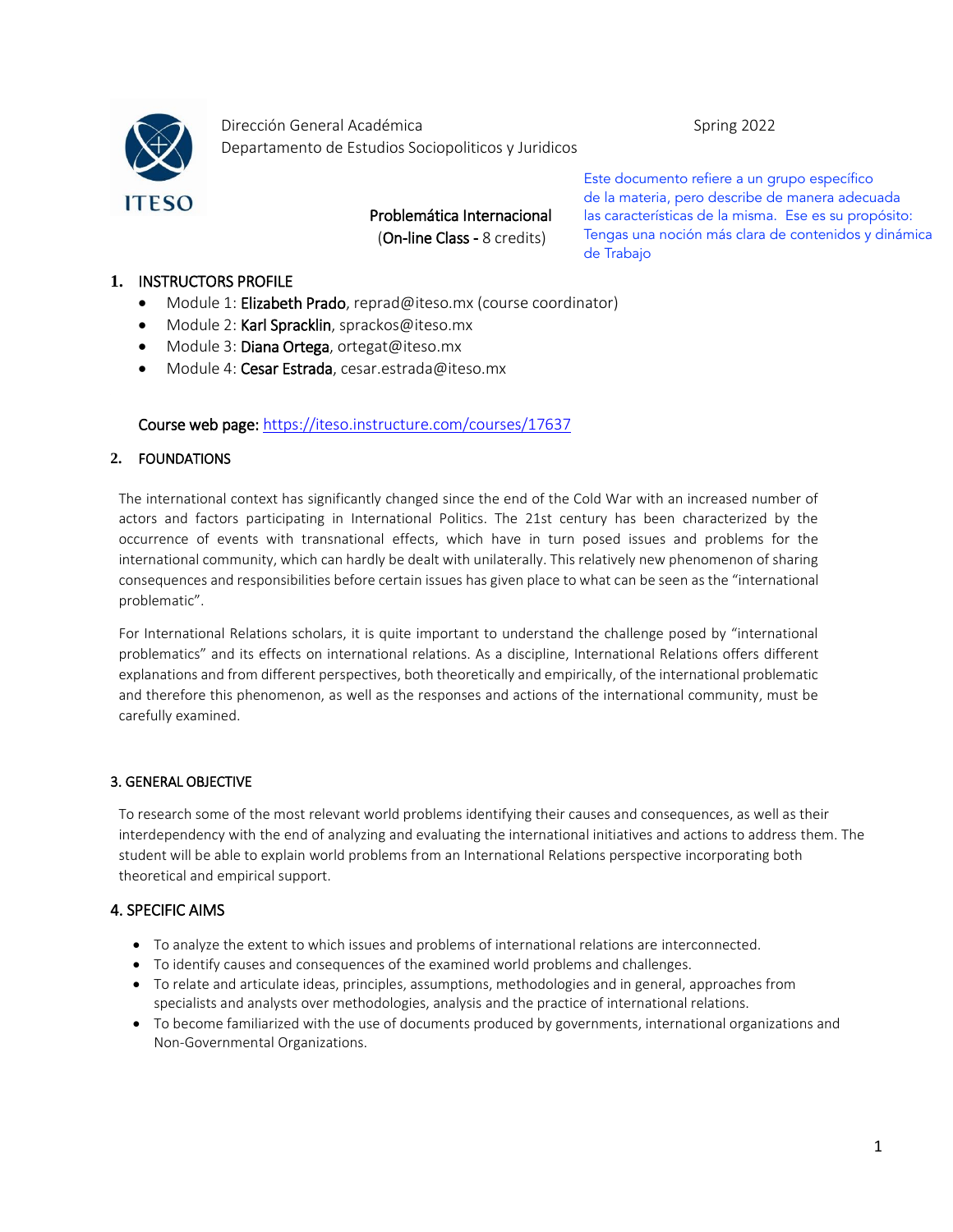### 5. COMPETENCES

Following from other courses, this class contributes to developing the competence of *multi and interdisciplinary analysis of international scenarios*.

| Introduccion to IR |  | <b>History of IR</b> |  | <b>IR Theories I</b> | <b>IR Theories In</b> | <b>Problemática</b> |                      |
|--------------------|--|----------------------|--|----------------------|-----------------------|---------------------|----------------------|
|                    |  |                      |  |                      |                       |                     | <b>Internacional</b> |

#### 6. PREREQUISITES:

#### Abilities

- To identify main ideas in a text and summarize its main arguments.
- To discern between the students' own ideas and others' ideas.
- To analyze, deconstruct and compare models of analysis and decision-making (academic, social and political).
- To discuss and comprehend interdisciplinary dialogues, recognizing the models employed to generate feasible and sustainable solutions to addressed issues.
- To encourage teamwork and the use of different types of information sources.
- To encourage active listening to different point of views.
- To encourage tolerance when faced with diversity

### Knowledge

- It is desirable to have taken courses in the areas of: History and Geography, Regional Studies, Cooperation, Development and Sustainability, Methodology.
- To know and understand the evolution of the international system.
- To identify the basic features of past and current international events and phenomena.

### 7. WHAT IS EXPECTED FROM STUDENTS

- This class is in English and no other language is allowed for written work, but some readings are in Spanish.
- Student must do the readings before class and prepare for an active participation in the class discussions.
- Students must comply with coursework deadlines and their work fulfills the guidelines established on the provided guidelines

### 8. APPOINTMENTS WITH TEACHERS

Contact the teacher you want to meet with by email to arrange a zoom meeting. Please do so well in advance so that teachers can accommodate their agenda to meet with you.

### 9. DISCIPLINE AND ORDER

• Attendance to sessions is compulsory and it involves getting to class on time, staying and participating in class discussions.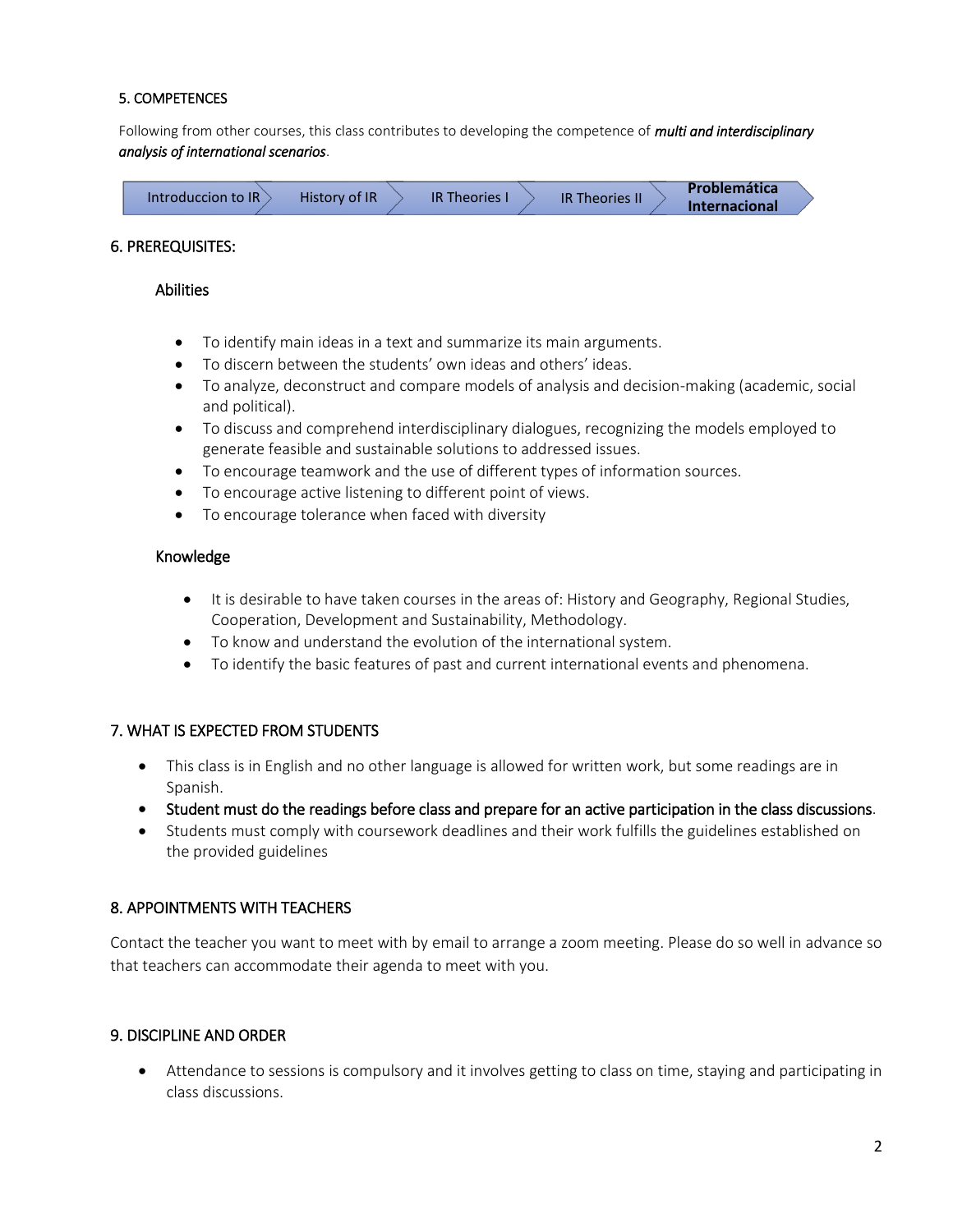- Please have your camera on during videoconferences. Although the use of cameras is not compulsory, seeing each other contributes to the on-line interaction and help the teachers to track students' attention and body language.
- Sessions start 10 minutes after 11:00 (M.D. 3.1.5), but you are strongly advised to connect at 11 to anticipate any connectivity problems.
- Attendance will be registered thru your participation during the videoconferences. If you have any problem to connect to the sessions please contact the teacher as soon as possible to let the teacher know.
- In order to be evaluated in the ordinary period, an 80% attendance is required and 60% is required to sit the extraordinary test.
- The professor has authority to sanction any offence which affects the work environment, according to the established criteria and the Students Regulations. (M.D. 3.4.3)

# 10. READINGS

To facilitate the online class, the topics and readings are described by week at the Canvas page of the course. Please go to each module to have this information: <https://iteso.instructure.com/courses/17637>

# 11. CALENDAR OF MODULES AND TOPICS

Module 1 Problemáticas and Migration: Narratives and Counternarratives

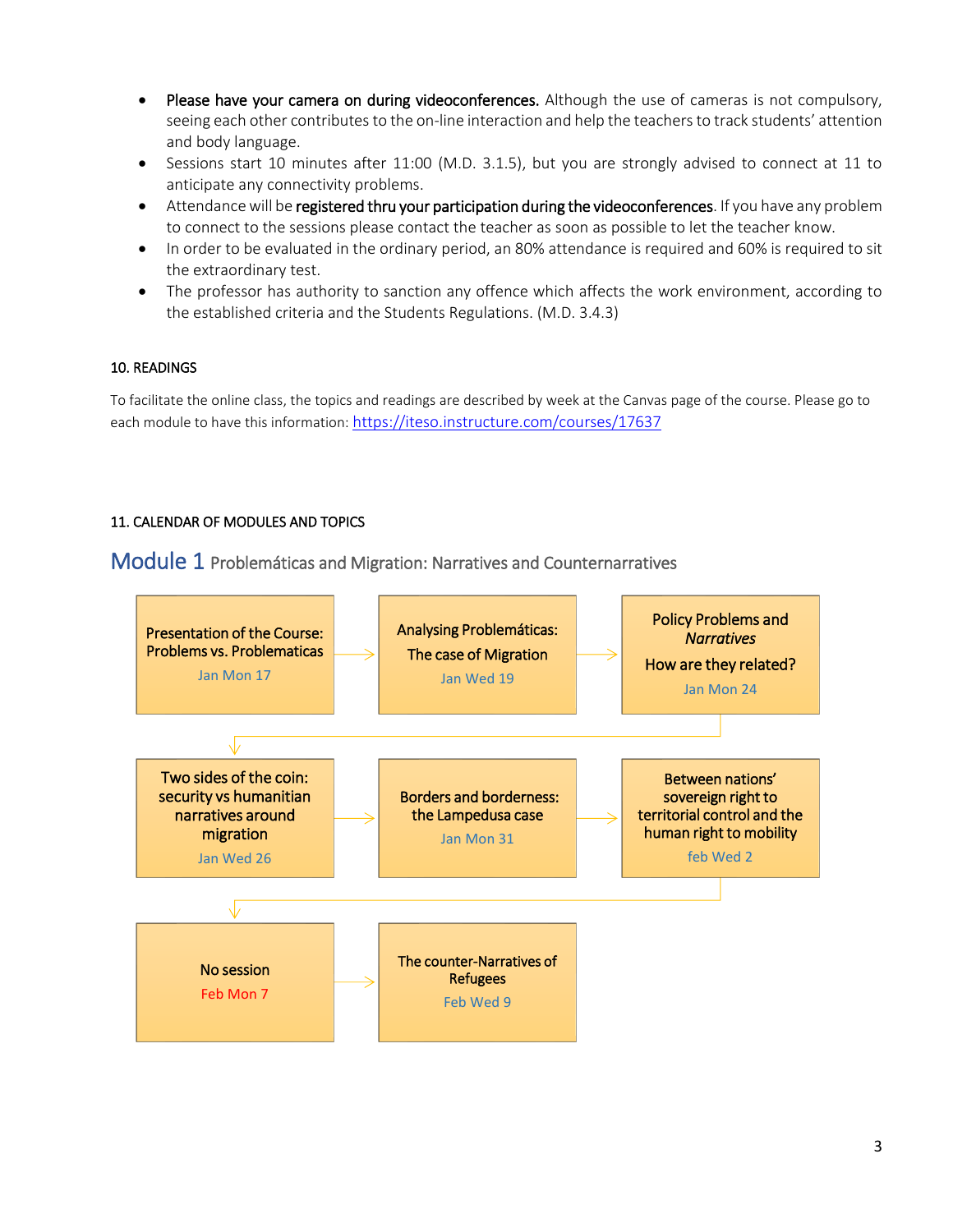Module 2 Democracy under threat? Present issues and current challenges



Module 3 Media and Public opinion in International "Problematicas"

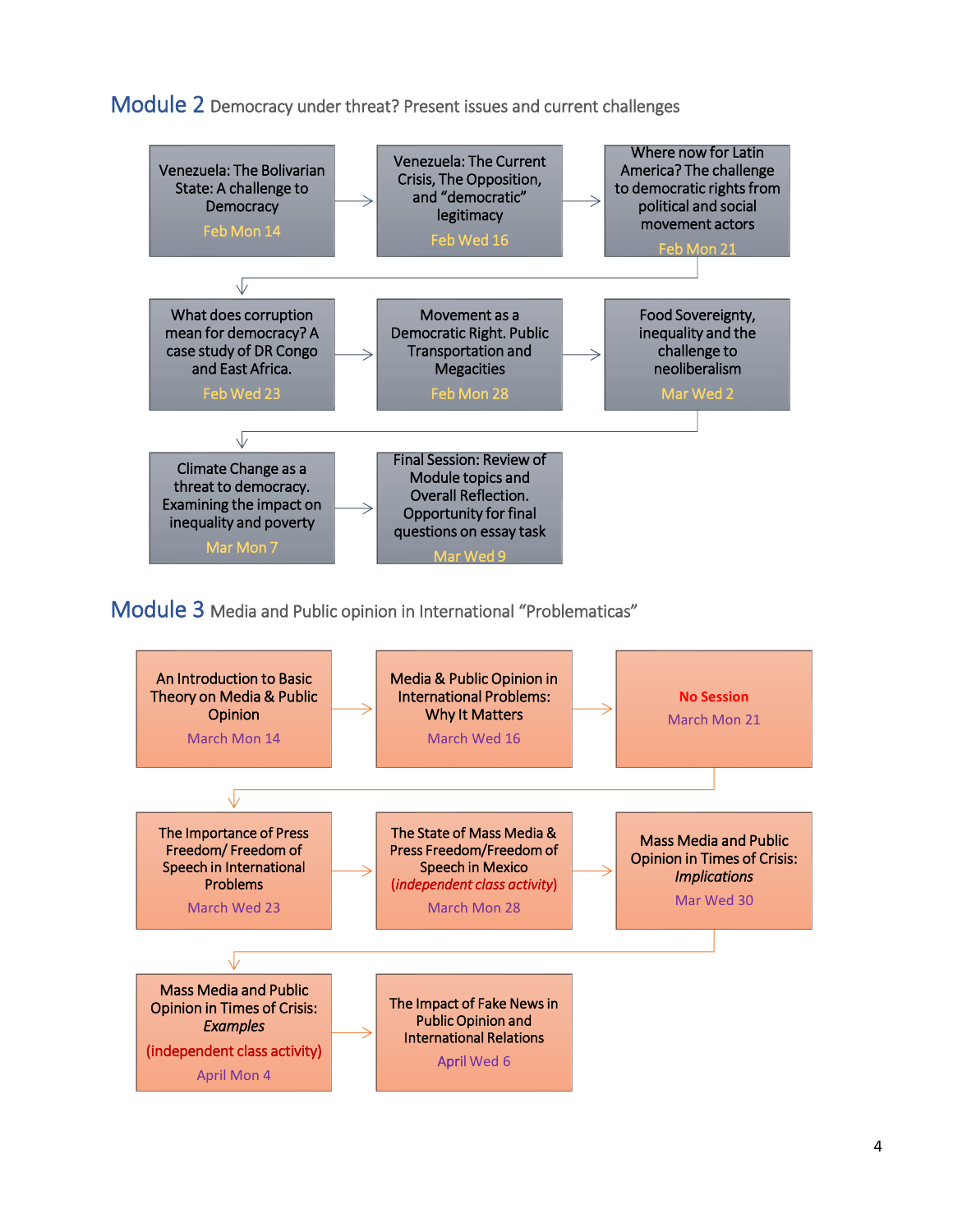# Module 4 The War on Drugs in Mexico: Violence, Narratives, and Resistance



## 12. EVALUATION PROCEDURES

Each module is worth 25 Points of the total 100 that the course is worth. However, modules are evaluated differently. Please read carefully the following list of assignments and deadlines for each module.

NOTE: final grades go up from decimal 6. However, teachers can consider additional elements to decide to raise the grade.

MODULE 1

### 5 Class activities or products 5 POINTS EACH

There will be several activities worth 5 points each and you will get the highest 5 grades.

Since there are more than 5 activities, it does not affect you if you miss a class or fail to do an activity. You could even choose not to do a given activity, but make sure you complete at least 5 activities by the end of the module.

Activity 1. Problems vs. Problemáticas exercise (session 2)

Activity 2. Quick test about readings (session 3)

Activity 3. Quick test about reading (session 4)

Activity 4. Case study about the readings (due January, 30 at 11:59 pm)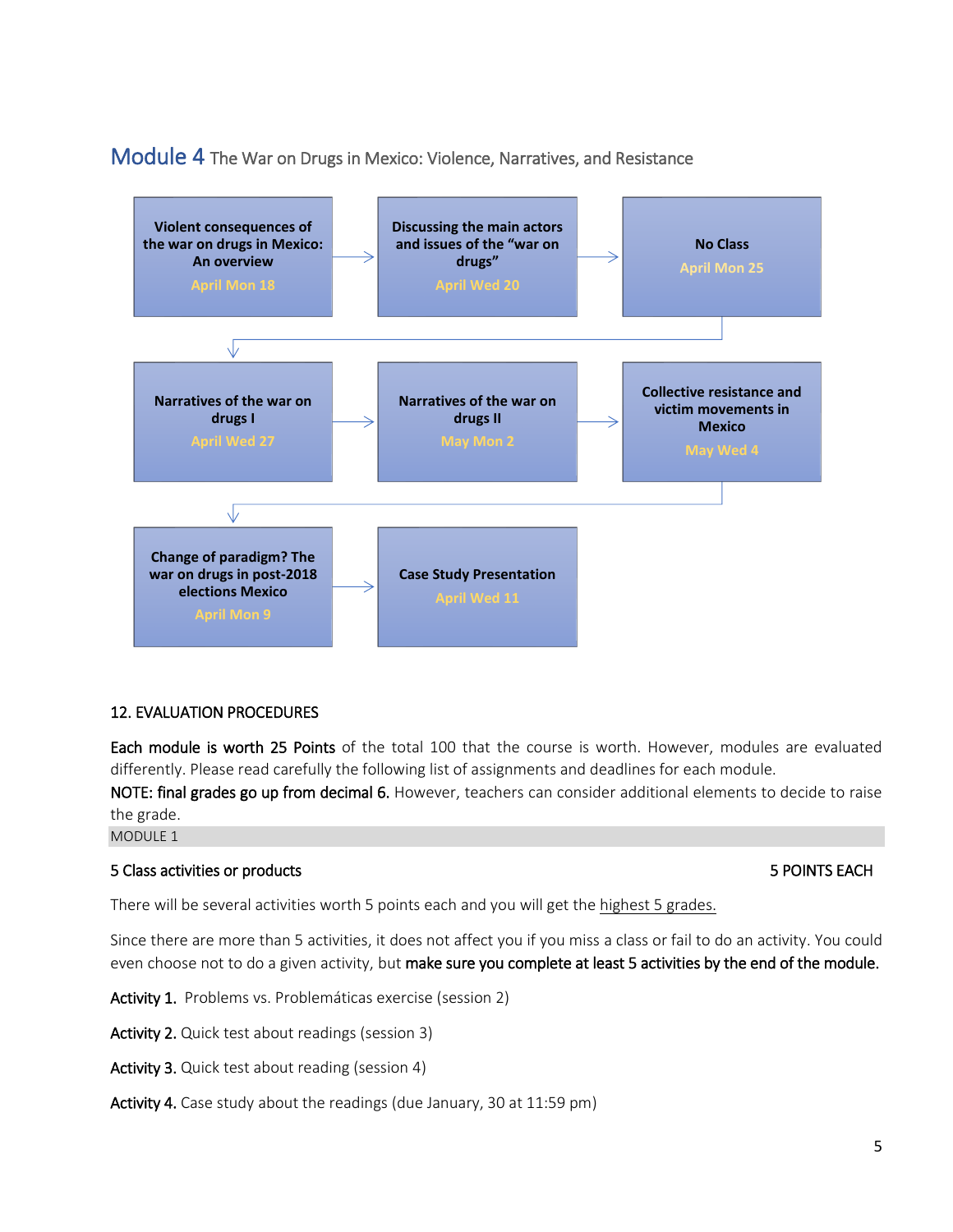Activity 5. Class activity about the reading (session 5)

Activity 6. Reading Report (session 6)

Activity 7. Reading Report (due February, 6 at 11:59 pm)

Activity 8. Class report on refugees (session 7)

#### MODULE 2

Essay (Maximum Word Count: 2000 Words plus a list of sources). 25 POINTS

Choose one of the issues presented in class as a threat to democracy (Module 2). Please answer the following question with reference to specific case studies and International Relation Theory:

How does this issue pose a challenge to democratic rights and ideas?

Draft Deadline: Friday, 25<sup>th</sup> February 11:59pm Final Deadline: Friday,11<sup>th</sup> March 11:59pm

#### MODULE 3

#### 2 class activities (4.5% each) 9 POINTS

- You must answer the question presented in canvas individually in the discussion group, within the time frame indicated. There's no right or wrong answer, as long as you properly justify it.

- Be careful with grammar and syntax. One point will be deducted if the activity presents up to 5 grammar mistakes. Activities with more than 5 grammar mistakes will need to be re-written.

### Case analysis 1 8 POINTS DUE DATE: March 25, before 23:59

- You can work individually, in pairs or groups of three.

- Choose one of the cases listed below and one theory to analyze the case with.
- Support your answers with additional research from media outlets regarding the case of study.

- Make sure that all the news coverage that you use is from reputable and reliable media outlets.

- For references and format, use APA[: https://bit.ly/3fa0AbA.](https://bit.ly/3fa0AbA) One point will be deducted if the paper if these guidelines are not followed.

- The word limit is 1,500 words with a 5% +/- rule. However, the most important part is to properly justify your answers.

- Be careful with grammar and syntax. One point will be deducted if the paper presents up to 5 grammar mistakes. Papers with more than 5 grammar mistakes will need to be re-written.

#### Choose one of the following cases

- The 2020 breach of the US Capitol
- The 2021 Taliban takeover in Afghanistan
- The 2021 protests in Cuba
- choose the theory that you consider the best fit for your chosen case: - The spiral of silence (Noelle Newman) - The agenda setting (McCombs & Shaw) Public opinion does not exist

Choose one of the following theories seen and studied in class (you can

- (Bordieu)
- The CNN effect (Coban)

#### Answer the following questions using both the case and the theory of your choosing:

- Why do you think this particular case is relevant for the international media scenario and/or the public?
- opinion? Support your answer with three arguments.
- Based on your personal criteria, how would you describe the news coverage or the public opinion regarding this particular case: is it sufficient? Is it biased? Is it superficial? Support your answer with two arguments.

# 6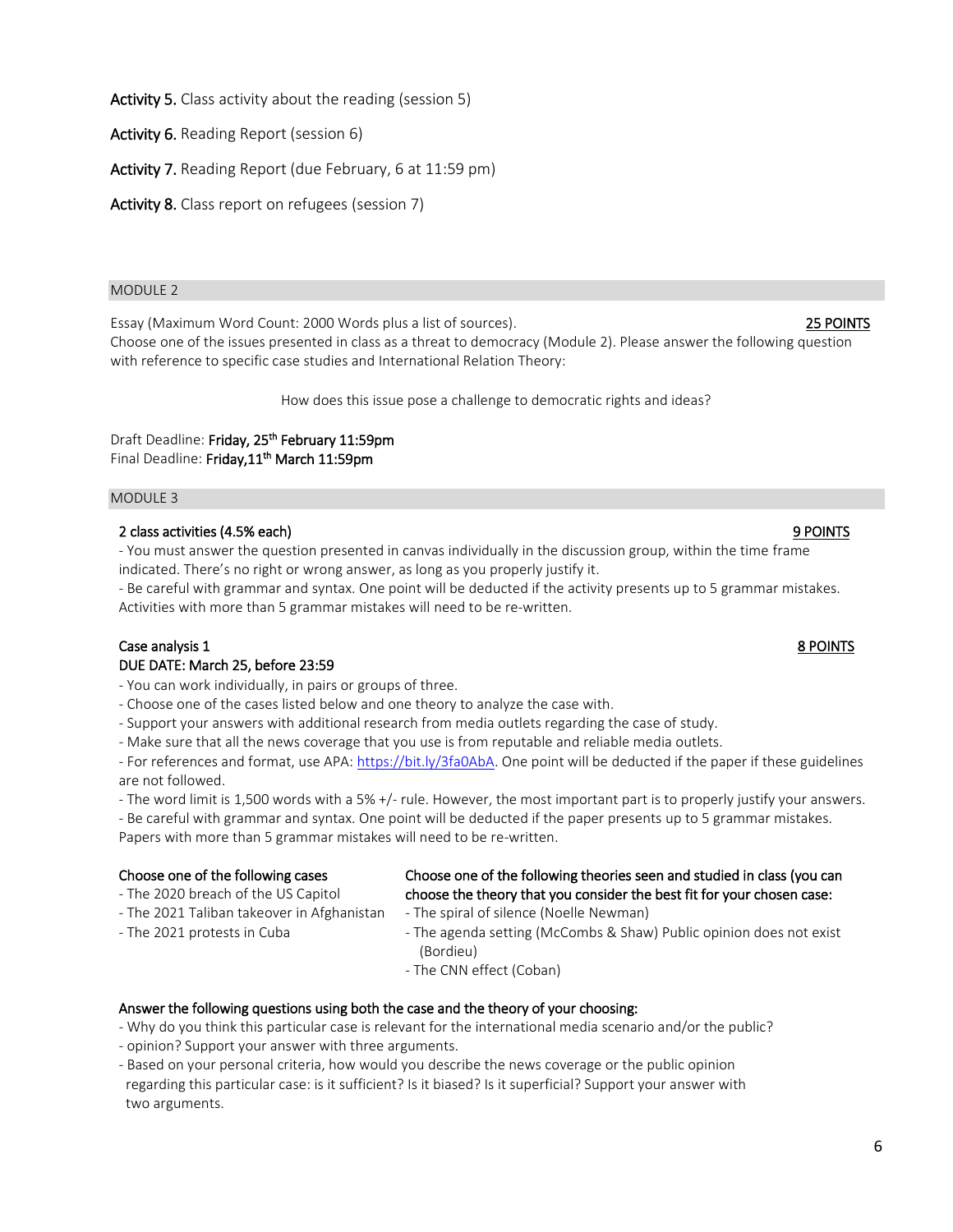- Based on the theory you chose, which postulates of such theory can be observed in this particular case regarding the way mass media or/ public opinion have performed around it? Support your answer with three examples.

- In this particular case, do you think that the media should be merely an observant and stick with reporting the facts or should they be allowed to participate as independent actors with a diversity of opinions and positions? Support your answer with two arguments.

## Case analysis 2 8 POINTS DUE DATE: April 8, before 23:59

- You can work individually, in pairs or groups of three.

- Choose one of the cases listed below and one theory to analyze the case with.
- Support your answers with additional research from media outlets regarding the case of study.

- Make sure that all the news coverage that you use is from reputable and reliable media outlets.

- For references and format, use APA[: https://bit.ly/3fa0AbA.](https://bit.ly/3fa0AbA) One point will be deducted if the paper if these guidelines are not followed.

- The word limit is 1,500 words with a 5% +/- rule. However, the most important part is to properly justify your answers.

- Be careful with grammar and syntax. One point will be deducted if the paper presents up to 5 grammar mistakes.

Papers with more than 5 grammar mistakes will need to be re-written.

# Choose one of the following cases

1. The news coverage of any recent (in the last 10 years) environmental disaster

2. The news coverage of any recent (in the last 10 years) Presidential election

## Answer the following questions if you chose the first option:

*1*. Briefly describe the context of the crisis and its impact on the country (or countries) where it took place (around 300 words)

2. If you make a quick browsing of the media coverage…would you consider the discussion sticked to the facts or did they sensationalize the information? 3. Spot two cases of fakes news spread during the crisis (misleading, partially true or entirely false) Did they have a repercussion of some sort?

4. Is there any legal regulation in the country (or countries) regarding fake news? If not, do you think they should implement some mechanism?

5. After this exercise and what we have seen in class, do you think news coverage during an environmental crisis should just report the facts? (include your individual answer in this section)

# Answer the following questions if you chose the second option:

1. Briefly describe the context of the election and its significance to the country where it took place (around 300 words)

2. If you make a quick browsing of the election coverage…would you consider the discussion in the news as multi partisan?

3. Spot two cases of fakes news spread during the election (misleading, partially true or entirely false) Did they have a repercussion of some sorts in the process?

4. Is there any legal regulation in the country regarding fake news? If not, do you think they should implement some mechanism?

5. After this exercise and what we have seen in class, do you think news coverage during an electoral process should be unbiased or apolitical? (include your individual answer in this section)

# MODULE 4

# A. Assistance and active participation during the sessions **8 POINTS** 8 POINTS

Students are expected to assist to every virtual class and stay during entirety of the sessions. Students are expected to assist to class, having done the readings for each session and be prepared to engage in active discussions with the instructor and their classmates. Students are expected to have at least two interventions in order to account for their participation grade. Interventions are not a simply description of the themes of the readings, but rather a critical examination of the authors' main arguments, assumptions, data, contributions or limitations to better understand the *problemáticas* at hand. The structure of the sessions will begin with a presentation of that day's theme by the instructor, followed by a collective discussion of the readings and ending with a synthesis of the issues and analytical perspectives reviewed in class. There will be a ten-minute break during the first half of the session.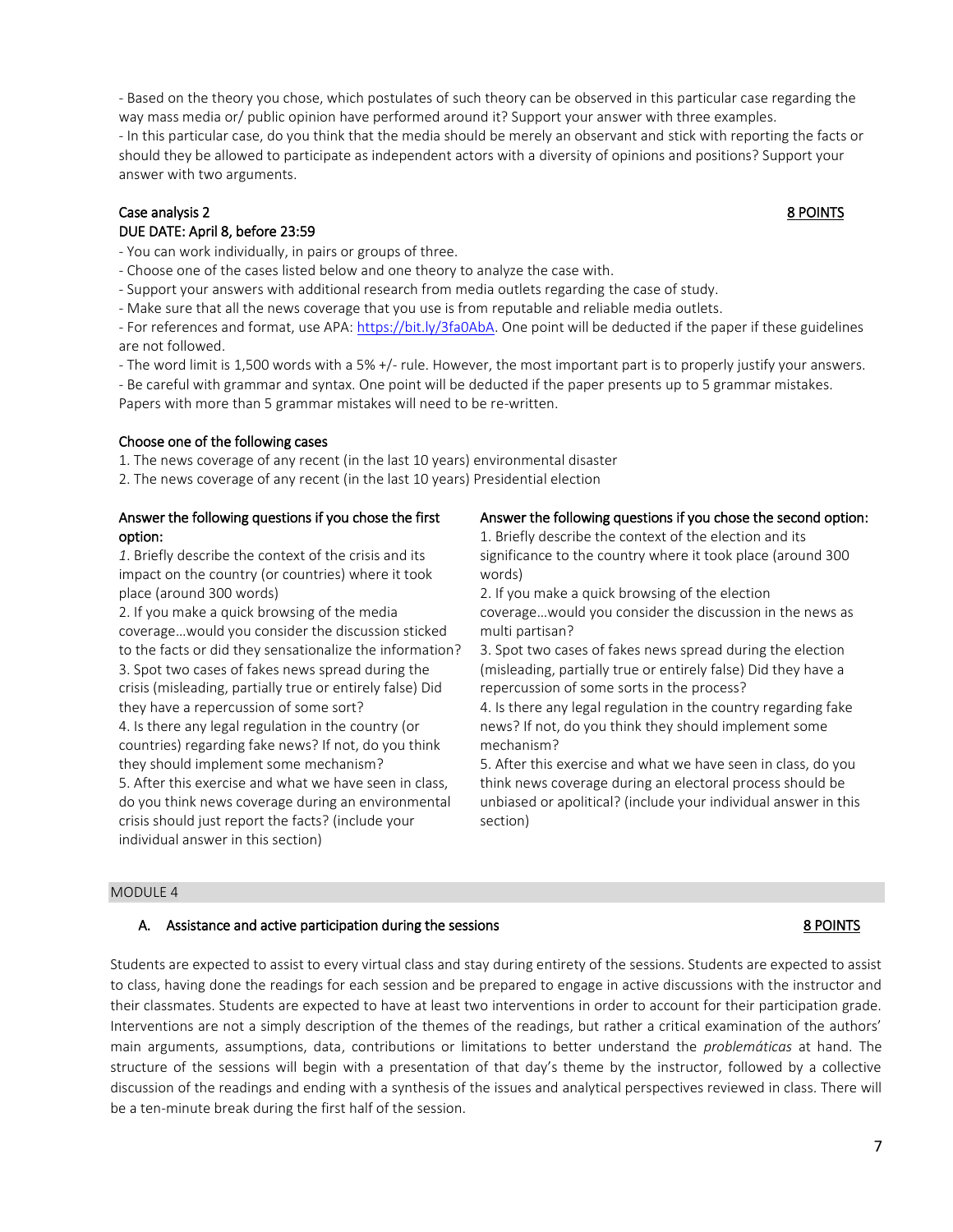## B. Final short paper 12 POINTS Due date: Wednesday, May 11<sup>th</sup> 11:59pm

Students will choose one topic discussed throughout the Module and will write a short paper (between 1,500 and 2000 words) and in which they analyze such topic based on the historical, theoretical, and analytical approaches reviewed in class. Students are expected to draw on the conceptual perspectives discussed in class and to support their own analysis with empirical data available. Students are invited to analyze their chosen topics by highlighting at least one of the following dimensions of mass violence in Mexico:

- o The multiple actors involved in mass violence (e.g. individual perpetrators, criminal organizations, state security forces, self-defense groups, etc.)
- o The different narratives around mass violence (e.g. the narratives of the state and the war on drugs; the narratives of drug trafficking organizations; the narratives of victims of violence [of women, migrants, marginalized populations, etc.]; the role of the media in narrating violence; the role of investigative journalism; the narrative of the US government; etc.)
- o The social responses that resist violence and try to build peace in the country.

Examples of topics include but are not limited to:

- o Drug trafficking and criminal actors at the state level (e.g. Guanajuato, Jalisco, Michoacán, Veracruz)
- o The global reach of Mexico's drug trafficking organizations
- o Forced disappearances and forensic crisis in the country
- o Victims Collectives: The case of the *buscadoras* groups
- o Femicides in Mexico (at the national or at state level)
- o Violence against migrants and state responses
- o The requests to the International Criminal Court to investigate potential crimes against humanity in Mexico
- o The "4T" and the war on drugs: a change of paradigm or a continuation of militarization policies?

I will mainly evaluate the clarity of the writing, the structure of the essay, and the adequate use of the literature and available data to back the student's arguments.

The length of the essay is expected to be of no more than 2,000 words, plus a list of references from academic, media, and other reliable sources relevant for the issue at hand. Use the quoting format of your choice, but please quote accordingly and uniformly. Students are free to reach out to me in case of doubts or questions regarding their essays.

#### C. Presentation of final short paper 5 POINTS Due date: Wednesday, May 11<sup>th</sup>

Students will elaborate a short presentation of their papers and present during class. The presentation is expected to synthesize the main arguments/findings of their case study, and show a coherent narrative of how the student approached the case study to analyze it.

#### PLEASE NOTE THAT

- Late submissions will not be accepted. If you have any trouble to comply with the deadlines, contact your teacher soon as possible.

- Plagiarism is a serious academic offense, for this reason, those submitted works that consist of a total or partial copy of a different text will be graded with zero (0).

Quotations, References and Bibliography: In order to avoid plagiarism, credit must be given each time there is a use of: